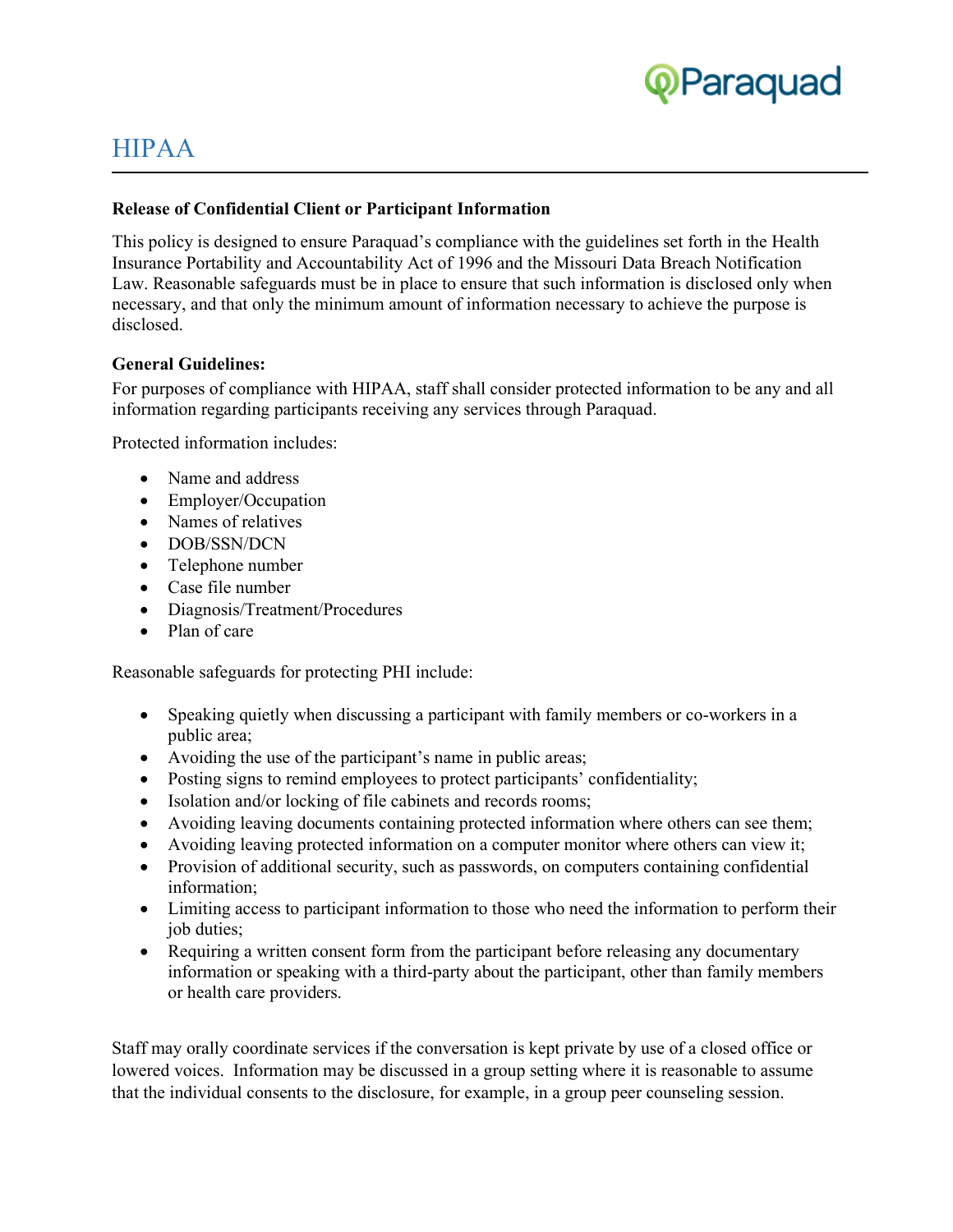**OParaquad**<br>Staff may discuss the participant's information over the phone with the participant, family members or a health care provider. Staff should limit information left on an answering machine to the caller's name, organization and other information necessary to confirm an appointment, or ask for a call back. A message may be left with a family member if reasonable care is used to limit the information given to only what is necessary, and in the participant's best interest.

Staff should accommodate all reasonable requests by participants regarding confidentiality, for example, sending information in a plain envelope. Participants can be asked to use a sign-in sheet if they are not required to state the purpose of the visit.

Release of information must be limited to the minimum necessary to accomplish the intended purpose. This standard does not apply to:

- Disclosures to or requests by a health care provider for treatment purposes;
- Disclosures to the individual who is the subject of the information;
- Use or disclosures made pursuant to an individual's authorization;
- Use or disclosures required for compliance with the Health Insurance Portability and Accountability Act (HIPAA) Administrative Simplification Rules;
- Disclosures to the Dept. of Health and Human Services (HHS) when disclosure of information is required under the Privacy Rule for enforcement purposes;
- Uses or disclosures that are required by other law.

For routine disclosures, each department must develop procedures that identify the person or class of persons who need information to carry out their job duties, the types of information needed and conditions appropriate to such access. When the entire record is needed, the departmental procedures must state so explicitly and include a justification. For non-routine disclosures, the department manager should consult the Privacy Officer on a case-by-case basis for an individual determination.

# **Record Keeping**

A record of all disclosures of health information, including copies of any releases signed by the participant, must be kept in the participant file for seven years.

# **Personal Representatives**

Generally, a personal representative stands in the shoes of the participant and has the same right to disclosure. If the participant is an adult, a personal representative is the person who has a health care power of attorney, a general power of attorney, or guardianship. If the participant is a minor, a personal representative is a parent, guardian or other person with legal authority to make health care decisions for the child. However, the disclosure need not be made if a staff member suspects the personal representative of abuse, neglect, or endangerment of the participant.

# **Business Associates**

A person or entity working with Paraquad to assist in carrying out functions for which a participant's health information is necessary is considered a "business associate". Staff must obtain assurance from all such business associates that they will comply with HIPAA guidelines to protect privacy of participants, *e.g.*, interpreters or personal care assistants (PCAs) hired by Paraquad for events. Paraquad's contract with a business associate must: describe permitted and required uses of protected health information by the business associate; provide that the business associate will not use or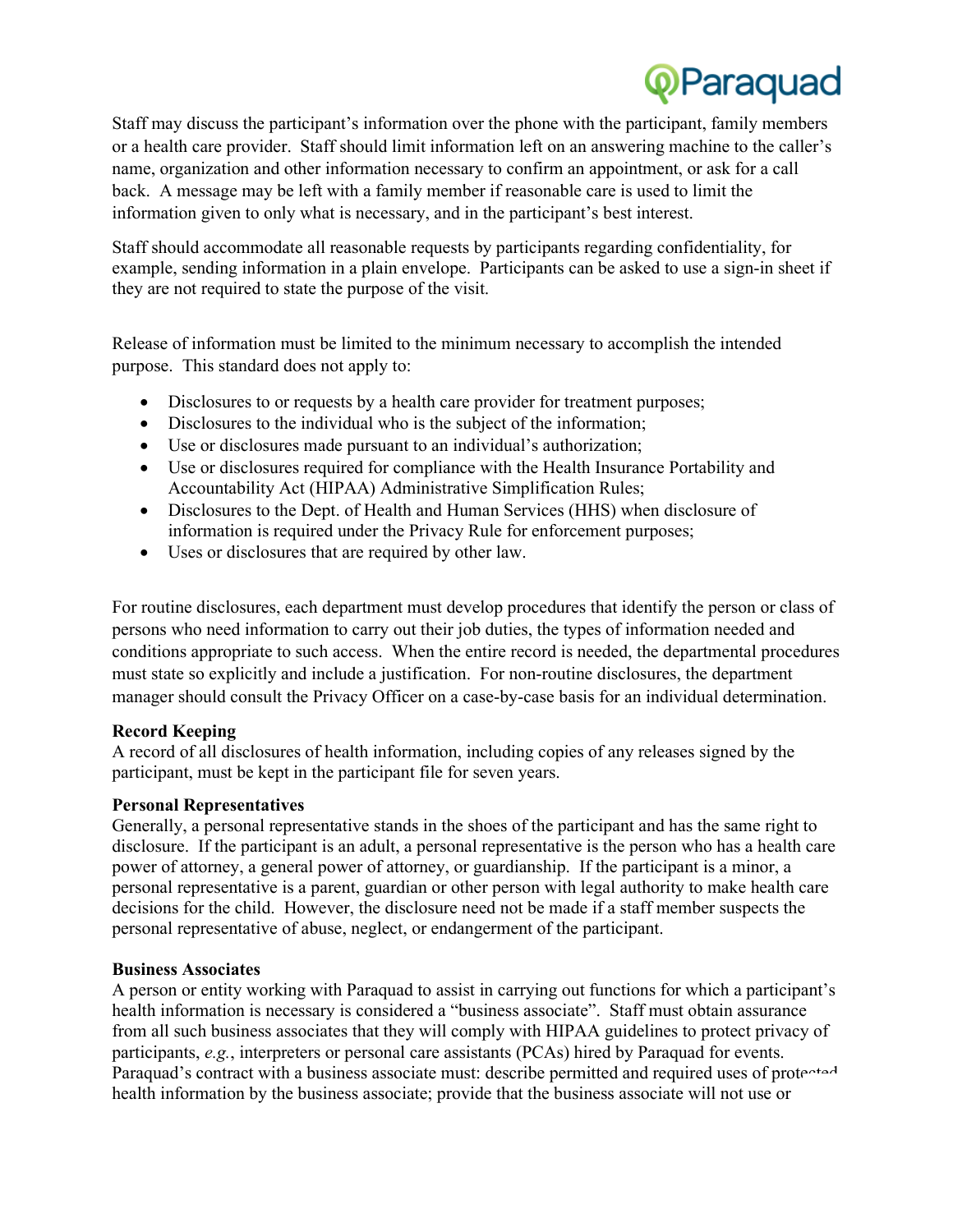

further disclose the protected health information other than as permitted or required by contract or as required by law; and require the business associate to use appropriate safeguards to prevent use or disclosure of the protected health information other than as provided for by the contract. When a staff member learns of a violation by the business associate of the contract, Paraquad must take reasonable steps to remedy the violation and, if such steps are unsuccessful, terminate the contract. If this is not possible, Paraquad must report the problem to the HHS Office of Civil Rights. Staff should consult the Privacy Officer immediately if this situation occurs.

# **Marketing**

Staff cannot provide protected information to another party for "marketing" purposes without the express consent of the participant. There are exceptions to this general rule, if the product or service being marketed is for the care and benefit of the participant. Staff should consult the Privacy Officer to confirm whether a certain situation falls within this exception.

# **Public Health Entities**

Information may be disclosed to a public health entity for purposes of preventing or controlling disease, injury or disability. A public health entity is an agency or authority of the United States government, a state, territory, political subdivision of a state or territory, or Indian tribe that is responsible for public health matters as part of its official mandate, as well as a person or entity acting under a grant of authority from, or under a contract with, a public health agency. Examples of public health entities include the FDA, OSHA, and the Centers for Disease Control and Prevention.

# **General Exceptions**

Staff may disclose protected information to report child abuse or neglect, to protect persons at risk of contracting or spreading a disease, and to comply with workers compensation laws. Staff should contact the Privacy Officer for an opinion on whether a given situation constitutes an exception before making any disclosures.

#### **Notice to Participants**

Staff must provide notice of uses of confidential information to participants and inform them to contact the Privacy Officer with questions about this policy and/or HIPAA privacy guidelines.

#### **Facsimile Cover Sheets and Email**

The following paragraph will be added to all facsimile cover sheets and email messages used to transmit health information of participants:

This fax/email from Paraquad is confidential, privileged, and intended only for the use of the recipient noted above. If you are not the intended recipient or the employee or agent responsible for delivering this information to the intended recipient, unauthorized disclosure, copying, distribution, or use of the contents of this transmission is strictly prohibited. If you have received this message in error, please notify the sender immediately by calling 314-289- 4200.

# **Employee Education**

All employees and new hires (including temporary employees and volunteers) are given a copy of this policy and an acknowledgment form to sign indicating that they have read and understand this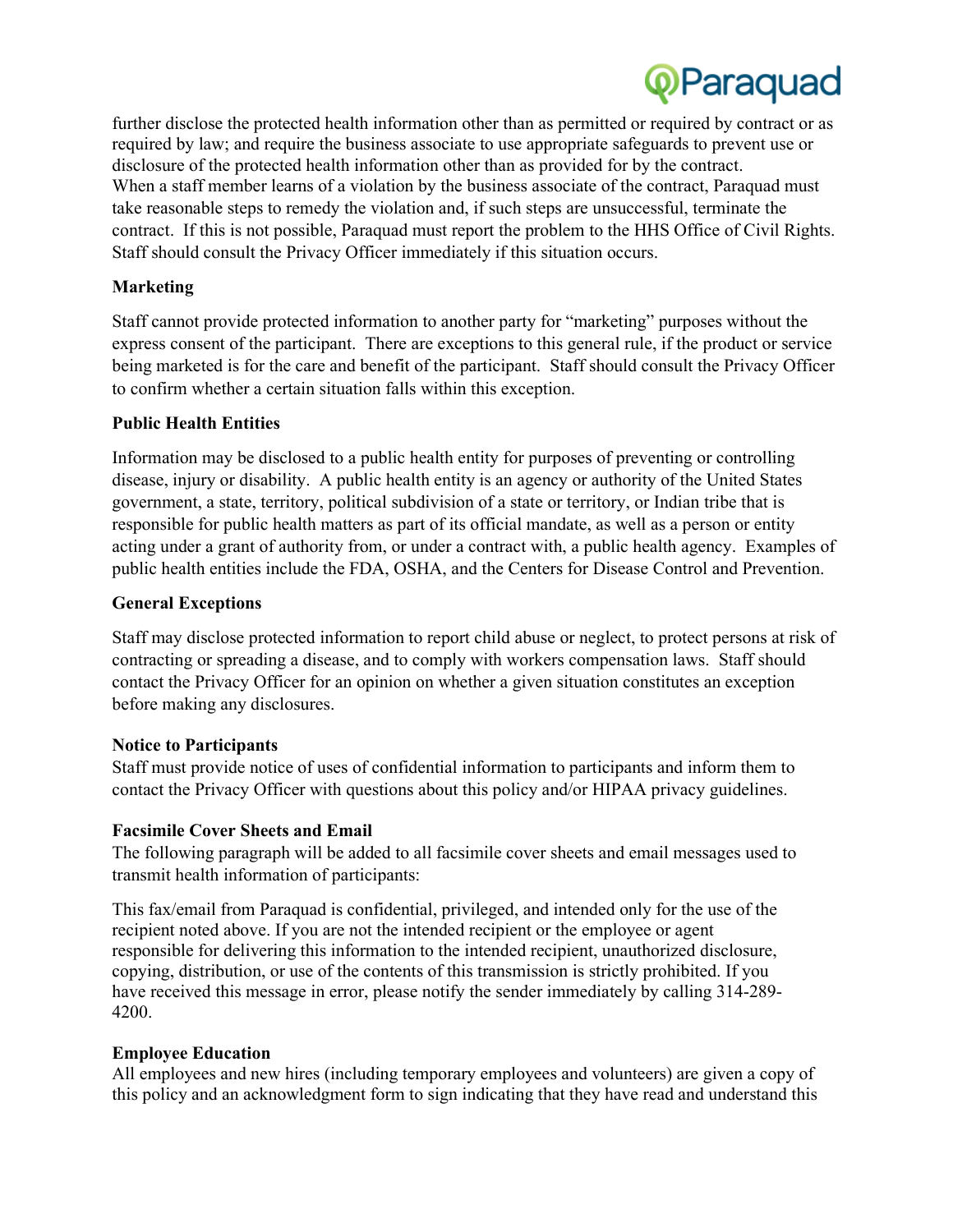

policy. Any employee or volunteer found to have knowingly and willfully violated this policy will be subject to disciplinary and/or legal action.

#### **When in Doubt, Ask**

While Paraquad is required to take reasonable steps to safeguard the health information of participants, perfection is not expected. If any staff member is unclear about whether to disclose a particular piece of information or needs clarification of this policy, the Privacy Officer should be consulted before making any disclosures of information.

#### **Breach Notification**

A data breach is any impermissible acquisition, access, use, or disclosure of unsecured protected health information. It is presumed to be a breach unless Paraquad can demonstrates there is a low probability the PHI has been compromised or an exception applies.

Staff must immediately notify the Privacy Officer upon the discovery of a data breach. Paraquad is required to inform affected individuals when a data breach involving their personal information occurs. The Privacy Officer will be responsible for issuing a notification letter to affected individuals.

# **Security Rules**

Paraquad maintains reasonable and appropriate administrative, technical, and physical safeguards for protecting electronic PHI.